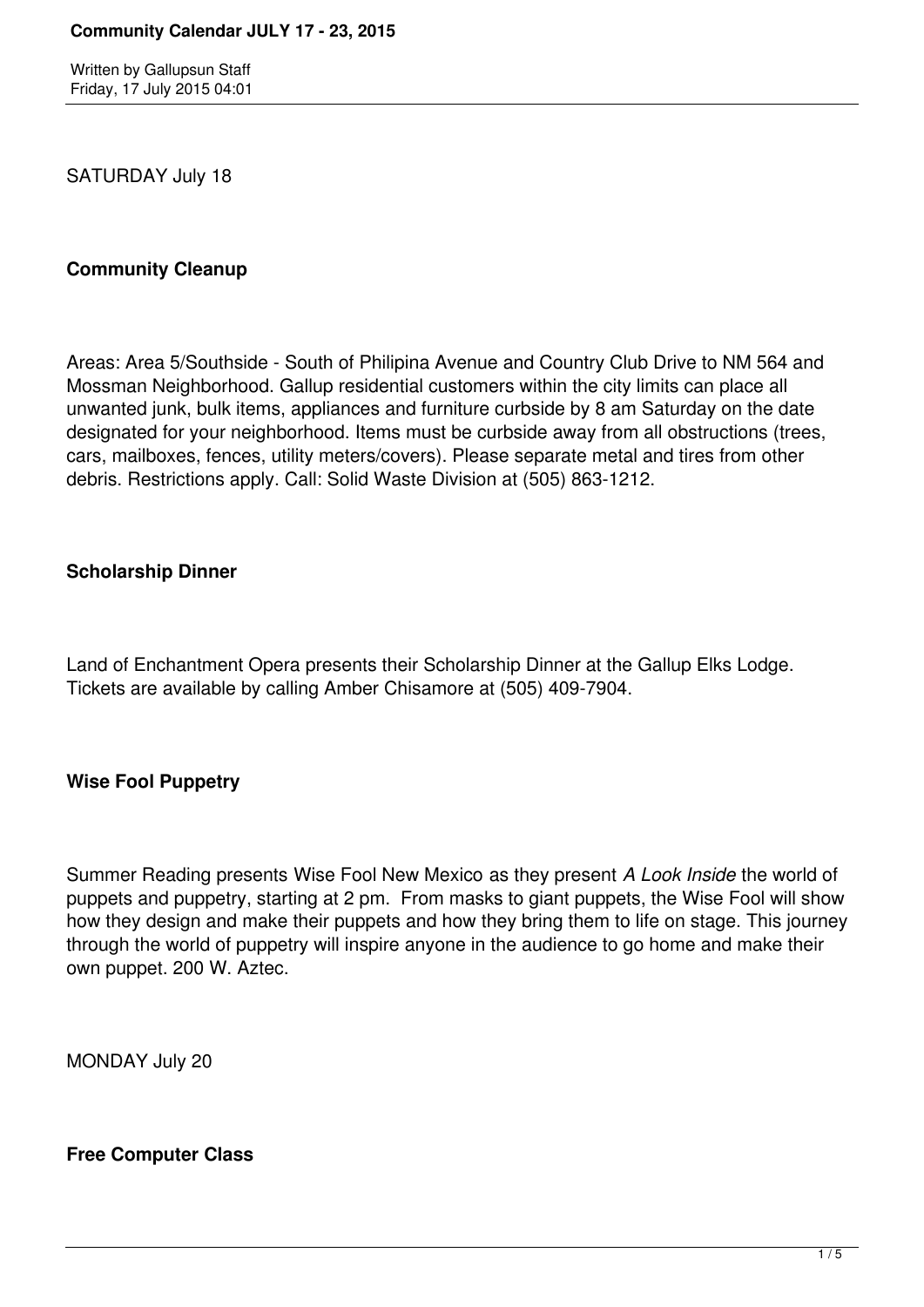Written by Gallupsun Staff Friday, 17 July 2015 04:01

The Octavia Fellin Public Library is offering free computer training at the Main Branch, 115 W. Hill. Class size is limited to 10 participants per session. Registration is required. To register, call (505) 863-1291 or email: libtrain@gallumnm.gov or visit the front desk of the library. Today's class: Introduction to Introduction to Microsoft PowerPoint 2010 from 5:30 - 7:30 pm.

TUESDAY July 21

# **Board of Commissioners Meeting**

The McKinley County Board of Commissioners will hold a regular meeting at 9 am. This meeting will be held in the Commissioner Chambers, Third Floor of the McKinley County Courthouse, 207 West Hill, Gallup. A copy of the agenda will be available 72 hours prior to the meeting in the Manager's Office and the County Clerk's Office. Auxiliary aides for the disabled are available upon request; please contact Michelle Esquibel at (505) 722-3868 at least 48 hours in advance of the meeting to make any necessary arrangements.

WEDNESDAY July 22

## **Teen Movies**

The Children's Branch library, 200 W. Aztec, will show movies with a "fighting for freedom theme," starting at 5 pm. This week's movie: "Windtalkers." Popcorn provided.

THURSDAY July 23

## **Free Computer Class**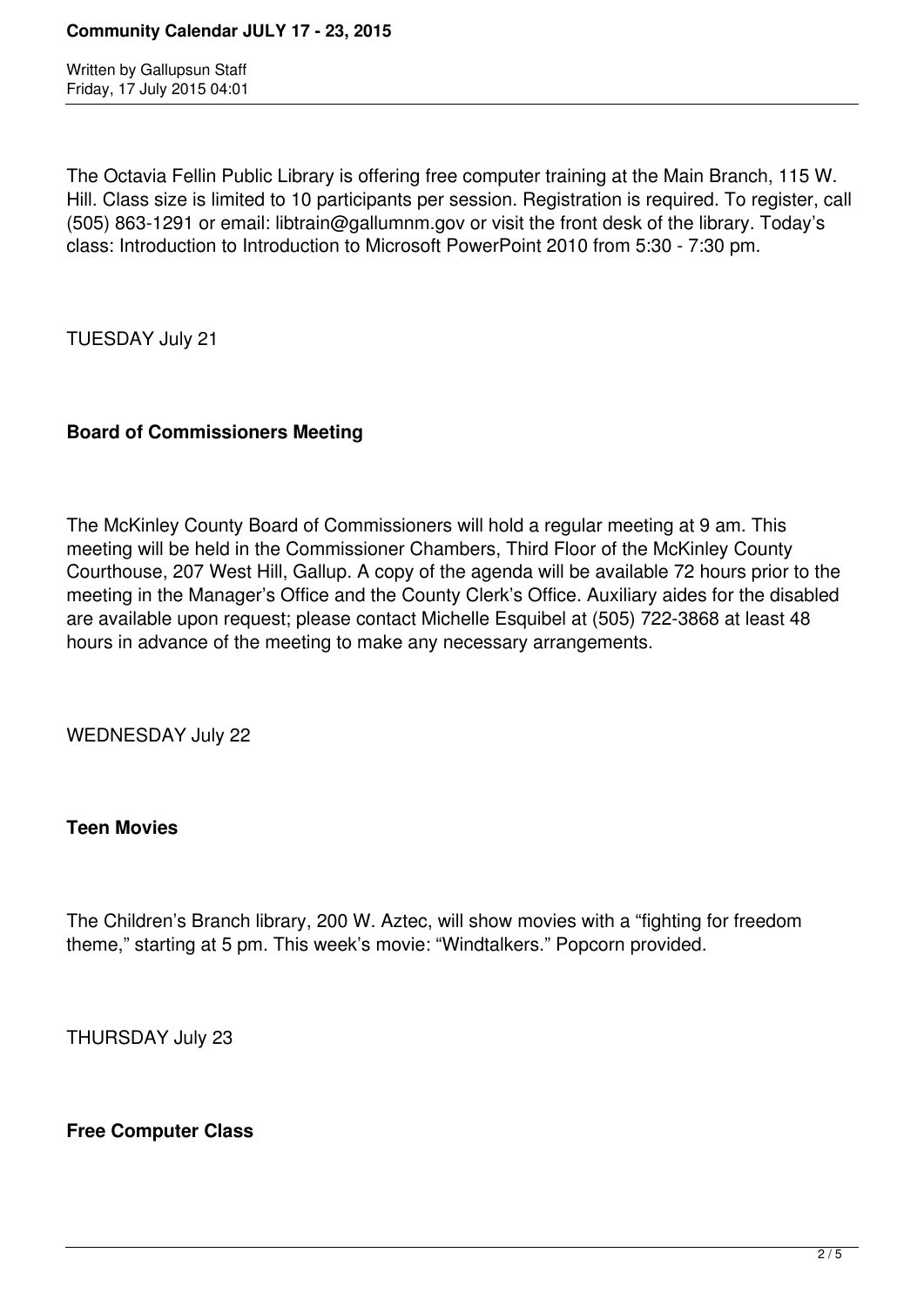#### **Community Calendar JULY 17 - 23, 2015**

Written by Gallupsun Staff Friday, 17 July 2015 04:01

The Octavia Fellin Public Library is offering free computer training at the Main Branch, 115 W. Hill. Class size is limited to 10 participants per session. Registration is required. To register, call (505) 863-1291 or email: libtrain@gallumnm.gov or visit the front desk of the library. Today's class: Microsoft Excel 2010 from 5:30 - 7:30 pm.

### **Neighborhood Meeting**

We invite residents of the Mentor neighborhood to meet with Councilor Fran Palochak at our meeting beginning at 6 pm. Councilor Palochak will be there to listen to your concerns. It's a great opportunity to share ideas and we welcome your compliments and complaints. Please join us and feel free to bring a friend or two. Location: Tobe Turpen Elementary School.

ONGOING

### **Land of Enchantment Opera**

The Land of Enchantment Opera performs every Monday through Saturday at 6:30 pm throughout the month of July. The events are held at the Courthouse Square in Gallup, 207 W. Hill Ave. All performances are free to attend for the public, excluding other scheduled performances. For more information, please contact Jason Winfield at (928) 853-2142.

#### **Crafty Kids**

Fun crafts for the whole family. All ages welcome. Starts at 4 pm. Octavia Fellin's Public Library Children's Branch, 200 W. Aztec.

## **Gallup Solar Meetings**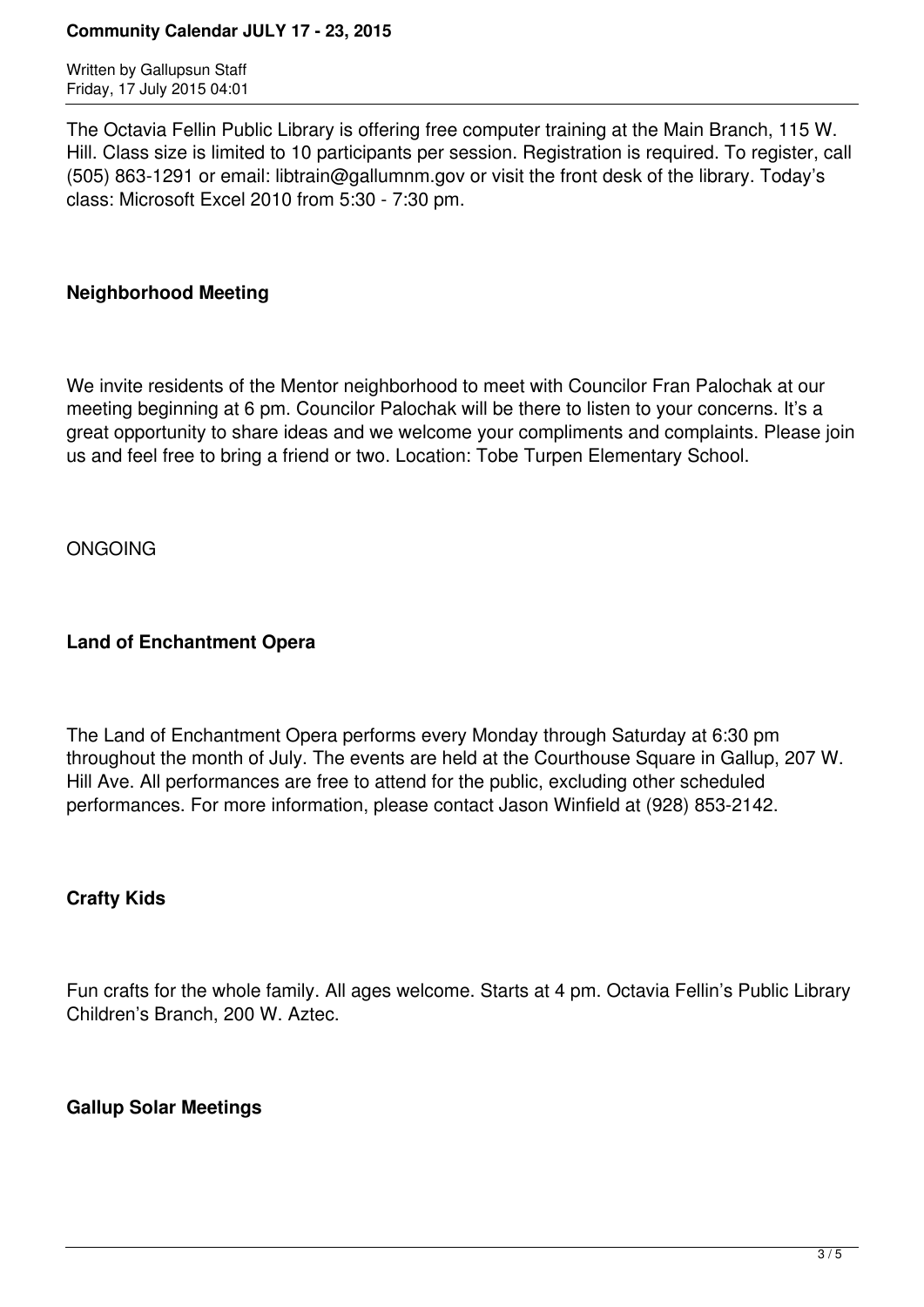#### **Community Calendar JULY 17 - 23, 2015**

Written by Gallupsun Staff Friday, 17 July 2015 04:01

Interested in learning more about solar energy? Come to a Gallup Solar meeting, held the first three Wednesdays of the month from 6-8 pm, East Logan Ave. Email: gallupsolar@gmail.com or call (505) 726-2497.

### **Habitat for Humanity**

Habitat for Humanity Yard Sale fund raisers are open 9 am to noon every Saturday on Warehouse Lane off of Allison Road. If you have household items to donate or wish to volunteer, call Bill Bright at (505) 722-4226.

## **Summer Nightly Indian Dances**

Dances take place every night through Labor Day, from 7 pm to 8 pm, at the Courthouse Square, located on Aztec between 2nd and 3rd streets. Free admission. (505) 722-2228.

#### **Summer Reading Program**

The Octavia Fellin Public Library's Summer Reading Program kicks off in June at the Children's Branch. Children who register for the Summer Reading Program may earn prizes by reading books and engaging in educational activities. The Children's Branch will also host programs daily throughout the summer, including special performances and events each Saturday. This year's Summer Reading theme is "Every Hero Has a Story." 200 W. Aztec.

#### **Teen Crafternoon**

Fun projects for teens to make with friends, starting 4 pm. Ages 12-18. Children's Branch, 200 W. Aztec.